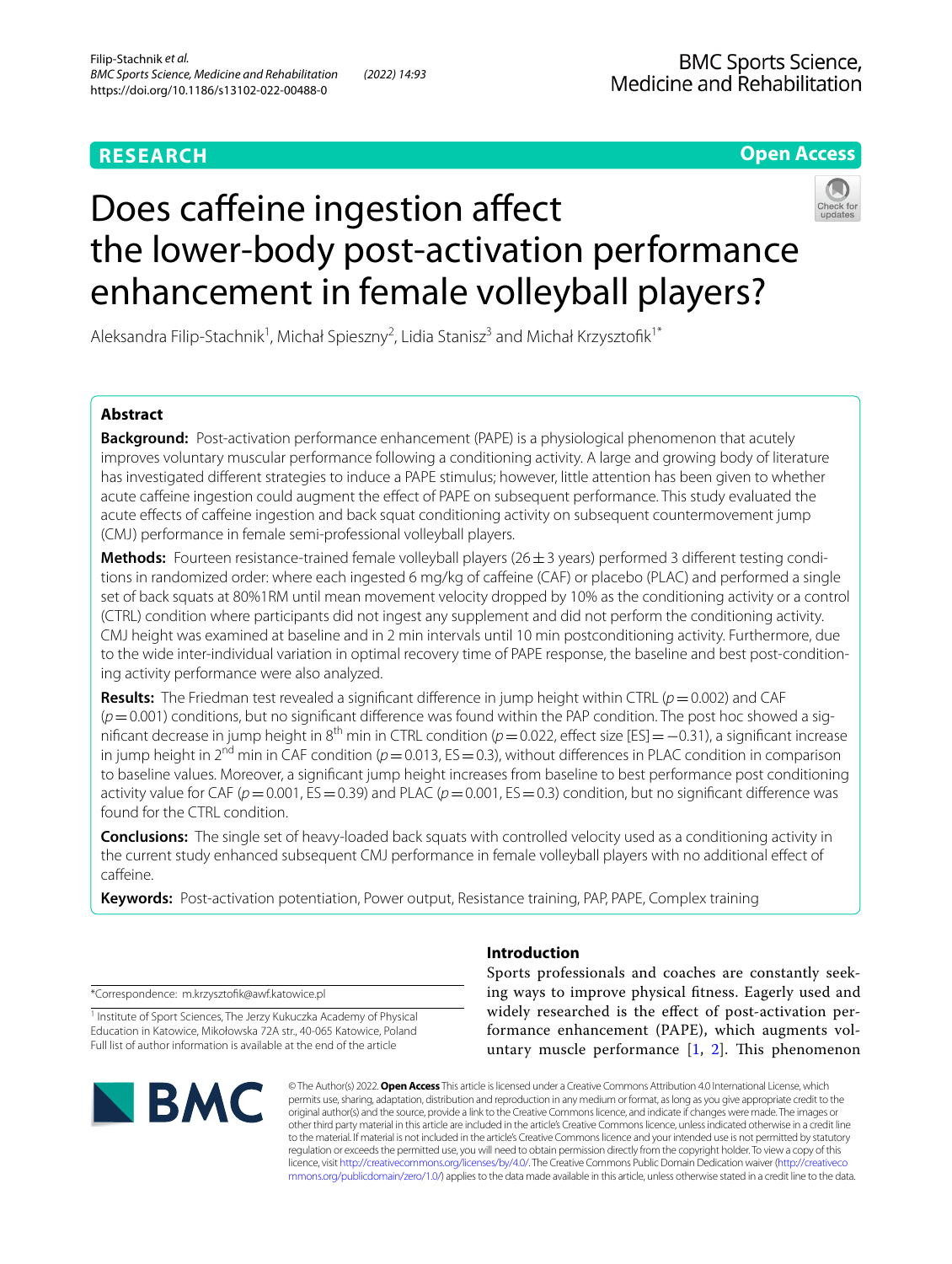is achieved by using a conditioning activity before a subsequently performed similar explosive. Although the exact mechanisms underlying PAPE are still debatable, the increased muscle activation, temperature, and muscle water content were mentioned to date as those which might contribute to the reported performance enhancement [\[1](#page-6-0), [3](#page-6-2)].

While PAPE alone ofers an attractive solution for coaches to improve muscle performance, other means may be synergistic when combined with PAPE. Specifcally, cafeine administration has enhanced explosive exercise performance  $[4-7]$  $[4-7]$  $[4-7]$ . Caffeine is similar to adenosine, and thus it infuences central nervous system efects and modifes arousal, which may result in performance improvements [[8](#page-6-5)]. Additionally, caffeine increases calcium release from the sarcoplasmic reticulum and motor unit recruitment [[9\]](#page-6-6). At the same time, the benefts of PAPE have been documented for a wide range of sports-specific tasks  $[10-12]$  $[10-12]$ . Thus, the combined efects of PAPE and cafeine use may result in a more forceful muscular contraction and augment positive efects on explosive exercise performance. Unfortunately, only one study has so far analyzed that combination for acute performance enhancement [[13\]](#page-7-2). The study by Guerra et al.  $[13]$  showed that a conditioning activity (complex of plyometric exercises and sled towing) combined with cafeine ingestion (5 mg/ kg body mass) enhanced jumping performance to a greater degree than the same conditioning activity with placebo among male soccer players. Performance enhancement may occur due to the concomitant efects of post-activation induced increase in the rate of force development and cafeine-induced decrease in contraction time, as previously suggested [\[14](#page-7-3)]. However, no previous study assessed this combination in women. It is worth noticing that the results from a recently performed systematic review [[15\]](#page-7-4) showed diferences in ergogenic efect of cafeine on resistance exercise between men in women, despite similar dosage and training levels.

Considering that the combined use of the PAPE protocol along with cafeine ingestion may be a promising strategy for acute sports performance enhancement, this study evaluated the acute efects of cafeine ingestion and back squat conditioning activity on subsequent countermovement jump (CMJ) performance. Since vertical jump performance has been reported as the most essential physical attribute directly related to game success [[16](#page-7-5)] in volleyball, we decided to conduct this study on female semi-professional volleyball players. It was hypothesized that greater PAPE magnitude would be observed after the combined use of cafeine ingestion and the conditioning activity.

## **Materials and methods Experimental design**

The participants took part in a familiarization session and three randomized experimental sessions within 2 weeks, each separated by at least  $72$  h (Fig. [1](#page-1-0)). The familiarization session included the determination of the 1RM load for the back squat and 2 sets performed till 10% velocity-drop at 80%1RM. The experimental sessions were performed in randomized order, where each participant ingested 6 mg/kg of caffeine (CAF) or placebo (PLAC) or performed the exercise protocol without ingesting any substance (control, CTRL). During experimental trials, participants performed a single set of back squats at 80%1RM until mean movement velocity dropped by 10% as the conditioning activity (after ingestion of substance) or a control condition in which participants did not perform any conditioning activity and did not ingest any substance (after no supplementation). The use of velocity drop during conditioning activity allows for better optimization by taking into account individual fatigue assessment. Moreover, such settings have been previously found to be efective in inducing the PAPE efect [[17,](#page-7-6) [18](#page-7-7)]. To assess changes in jump height, a single-set of 2 repetitions of the CMJ was performed before and after the conditioning activity in 5-time points with 2 min rest intervals. Both cafeine and the placebo (in the respective trials) were administered orally 60 min before the onset of the exercise protocol to allow peak blood caffeine concentration and at least 2 h after their last meal to avoid the infuence of feeding on absorption rates [\[19](#page-7-8)]. Cafeine was provided in commercially available capsules (Cafeine Kick®, Olimp Laboratories, Dębica, Poland). The manufacturer of the caffeine capsules also prepared identical placebo capsules flled with an inert substance (all-purpose flour). We selected such a dosage of caffeine since it has consistently been shown to improve physical performance [\[20](#page-7-9)]. Participants were instructed to not perform any additional resistance exercises within 72-h of testing to avoid fatigue. Moreover, they were asked

<span id="page-1-0"></span>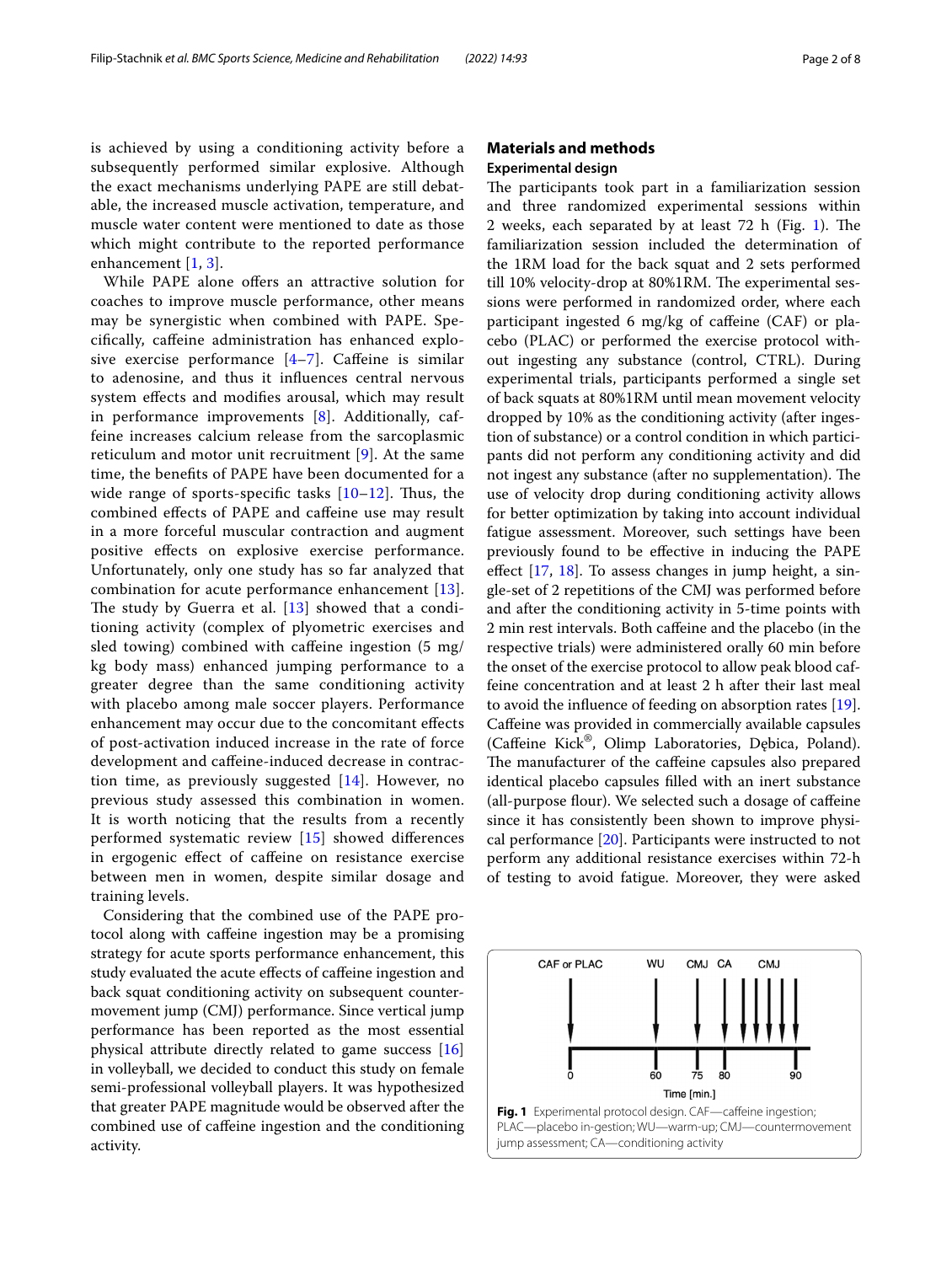to maintain their nutrition, sleep and training habits throughout the study and not to use any additional supplements, cafeine sources and alcohol for 24-h before the sessions. Adherence to those instructions was verifed prior to data collection. Habitual cafeine intake was evaluated by using a modifed version of the validated questionnaire by Bühler et al. [\[19\]](#page-7-8) and was assessed for the four weeks before the start of the experiment following previous recommendations [[20\]](#page-7-9).

## **Participants**

A sample size estimation using G\*Power software (version 3.1.9.2, Dusseldorf, Germany) with the following variables parameters: "ANOVA, repeated measures, within factors" showed that to detect an efect size (ES) of  $g=0.38$  [\[21](#page-7-10)] would require 9 participants to provide 80% power with a signifcance level of 0.05 and correlation among repeated measures of 0.5 in this design for one group of participants, and three experimental conditions. Efect size of 0.38 was chosen given that this value was obtained from a meta-analysis investigating the efects of a heavy preconditioning activity on muscle power [\[21](#page-7-10)]. To account for potential drop-outs, we recruited fourteen resistance-trained female volleyball players who participated in the study (Table  $1$ ). The study participants had at least 2 years of resistance training experience and at least 7 years of volleyball training before enrollment in this study. The female players were allowed to withdraw from the experiment at any moment. The inclusion criteria were as follows: (i) free from neuromuscular and musculoskeletal disorders, (ii) resistance-trained, (iii) self-described satisfactory health status. Participants were excluded if they reported (i) a positive smoking status; (ii) a potential allergy to caffeine. They were informed about the objectives and potential risks of the study before providing their written informed consent for participation. The study protocol was approved by the Bioethics Committee for Scientifc Research at the Academy of Physical Education in Katowice, Poland (3/2019)

<span id="page-2-0"></span>**Table 1** Descriptive characteristics of the study participants

| Age [years]                                          | $26 \pm 3$                    |  |  |
|------------------------------------------------------|-------------------------------|--|--|
| Body Mass [kg]                                       | $62.6 \pm 5.6$                |  |  |
| Body Fat [%]                                         | $19.5 \pm 3.9$                |  |  |
| Height [cm]                                          | $171 + 5$                     |  |  |
| Experience in resistance training [years]            | $6 + 3$                       |  |  |
| Experience in volleyball training [years]            | $13 + 3$                      |  |  |
| Relative back squat 1RM [kq]                         | $1.48 + 0.12$                 |  |  |
| Habitual caffeine intake [mg/kg/b.m/day; mg/<br>day] | $2.9 \pm 2.4/$<br>184.9±153.3 |  |  |

1RM—one - repetition maximum

and performed according to the ethical standards of the Declaration of Helsinki, 2013.

#### **Familiarization session and 1RM strength test**

The participants arrived in the laboratory at the same time of day as the upcoming experimental sessions (in the evening between 5:00 and 7:00 pm). Firstly, the following anthropometric measurements were taken: height (WPT-60/150OW, Radwag, Poland), body mass and body fat percentage (InBody 370, Biospace Co., South Korea). A week before the main experiment, the 1RM back squat test was performed as described by Gepfert et al. [\[22](#page-7-11)]. Participants performed a standardized warm-up consisting of cycling on a stationary bike for 5 min (Keiser M3 Indoor Bike, Keiser Corporation, Fresno CA) at a resistance approximately of 100 W and cadence within 70–80 rpm; 2 circuits of 10 body-weight squats, 10 trunk rotations and side-bends; 10 internal, external and lateral arm swings; 5 split stance squats for each leg. Next, the participants performed 10, 6, 4, and 3 repetitions of the squat, respectively, starting at a load of 20 kg and progressing to 60–80% of their estimated 1RM. Then the load was gradually increased by 2.5–5 kg for each subsequent attempt until the participant was unable to perform a lift with proper technique according to the rules of the International Powerlifting Federation [\[23\]](#page-7-12). Participants were instructed to perform each repetition with a 2 s duration of the eccentric phase and maximal velocity in the concentric phase of the movement  $[24, 25]$  $[24, 25]$  $[24, 25]$  $[24, 25]$ . The 1RM was defned as the highest load completed without any help from the spotters. Five-minute rest intervals were allowed between the 1RM attempts, and all 1RM values were obtained within fve attempts. Following the 1RM test, all participants performed two sets of back squats till a 10% mean velocity-drop at 80%1RM.

#### **Experimental sessions**

In a randomized order, after identical warm-up as before the 1RM test, the participants performed a control condition and 2 diferent experimental conditions, at least 72-h apart: (i) a control condition where participants did not ingest any capsules and did not perform the conditioning activity (CTRL), but only the CMJ, (ii) a cafeine condition (CAF) where each participant ingested 6 mg/ kg of cafeine and performed a single set of back squats at 80%1RM, with repetitions performed until mean movement velocity dropped by 10% as the conditioning activity, (iii) a post-activation performance enhancement condition (PLAC) where each participant ingested placebo and performed the same conditioning activity as in CAF condition. To assess changes in jump height, single sets of 2 repetitions of the CMJ were performed. The CMJ was performed 5 min before and re-evaluated in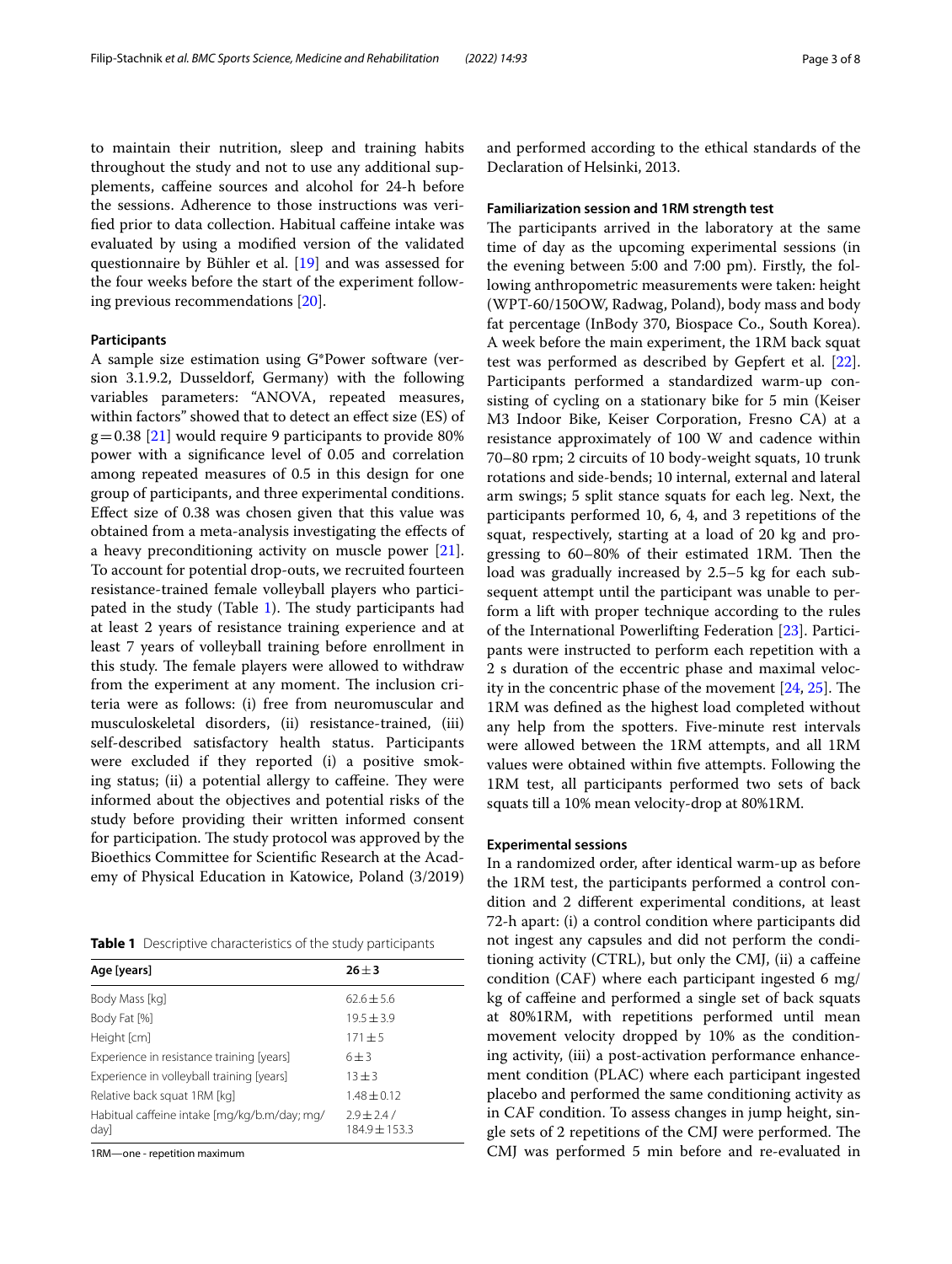the following time points:  $2, 4, 6, 8, 10$  min. The best repetition was kept for further analysis. Verbal questioning before data collection showed that players were unable to indicate correctly cafeine or placebo conditions (odds no greater than chance or 50:50).

## **Measurement of movement velocity during the conditioning activity**

A GymAware Powertool (Kinetic Performance Technology, Canberra, Australia) linear position transducer was used to assess the mean velocity-drop during the conditioning activity. The participants performed repetitions until the mean velocity dropped by 10% from the highest attained. This device provides reliable and valid data [ $26$ ]. The external end of the cable was attached to the side of the bar and provided no resistance. The device was placed on the floor directly under the bar, with the magnetic bottom positioned on a weight plate to ensure no movement during each lift. The velocity of the barbell was recorded at 50 Hz.

## **Measurement of countermovement jump performance with arm swing**

The CMJ starting position was a standing position with a straight torso and knees fully extended with the feet shoulder-width apart, and hands were free to move. This type of jump was chosen because it more closely replicates the competitive conditions in volleyball. A previous study indicated excellent intersession reliability for CMJ arm swing jump height (intraclass correlation coefficient: 0.927) [[27\]](#page-7-16). In the current study it was 0.989 (with a 95% confdence interval of 0.967 to 0.997); however, it has to be noted that it was measured on basis of CTRL and PLAC, therefore, the placebo effect couldn't be excluded. Participants were instructed to perform a quick downward movement (approximately 90° of knee fexion) and, afterwards a fast-upward movement to jump as high as possible. If at any point the subject exhibited excessive knee fexion once air-borne, the jump was ruled invalid and repeated. The Optojump photoelectric cells (Microgate, Bolzano, Italy) device is an infrared platform with proven validity and reliability for assessing vertical jump height  $[28]$  $[28]$ . The device measures the flight of vertical jumps with a sampling frequency of 1000 Hz.

## **Statistical analyses**

Statistical analysis was performed using SPSS (version 25.0; SPSS, Inc., Chicago, IL, USA), and data were expressed as means with standard deviations  $(\pm SD)$ . Moreover, the 95% confdence intervals for mean values and relative diferences (i.e. in percentages) between baseline (BA) and postconditioning activity values were also calculated. Statistical signifcance was set at  $p$ <0.05. The normality of data distribution was checked using Shapiro–Wilk tests. The differences in the highest attained mean velocity, and repetition performed until the mean velocity dropped during the CA performed in PLAC and CAF conditions were examined by paired sample t-tests since the data met normality assumptions. In contrast, the efects of the used CA on the jump height were examined by non-parametric statistics because Shapiro–Wilk test revealed a signifcant departure of data from normality. Related-samples Friedman's ANOVA by ranks was used to examine for diferences between all variable levels, and efect size (ES) was estimated by Kendall's coefficient of concordance. When signifcant, pairwise comparisons were conducted using Wilcoxon signed-rank test with Bonferroni correction. Furthermore, since the optimal recovery duration shows a large inter-individual variability among athletes [[17](#page-7-6), [29,](#page-7-18) [30](#page-7-19)], additional analyses were made between the BA and the highest value obtained postconditioning activity irrespective of the rest interval in each trial. The magnitude of mean diferences was expressed with standardized effect sizes; thresholds for qualitative descriptors of Hedges g were defined:  $\leq 0.20$  as "small", 0.21–0.8 "medium", and  $>0.80$  as "large"  $[31]$ .

## **Results**

The paired sample *t*-test didn't find a significant difference in mean velocity  $(0.62 \pm 0.03 \text{ vs. } 0.64 \pm 0.02 \text{ m/s})$  $p=0.184$ ;  $ES=0.78$ ) and repetition performed until the mean velocity drop between PLAC and CAF conditions  $(4.0 \pm 1.2 \text{ vs } 4.4 \pm 1.4, p=0.292; \text{ ES}=0.31)$  during CA. The Friedman test revealed a significant difference in jump height within CTRL  $(\chi^2(5) = 19.473; p = 0.002;$ Kendall's W = 0.278) and CAF ( $\chi^2(5)$  = 19.875; *p* = 0.001; Kendall's  $W = 0.284$ ) condition, but no significant difference was found within the PAP condition. The post hoc showed a signifcant decrease at 8th min post conditioning activity ( $p=0.022$ , ES = −0.31;  $\Delta$  = −4.2 ± 4.5%) in comparison to the BA value for CTRL condition. Moreover, there was a signifcant increase in jump height in 2nd ( $p=0.013$ , ES = 0.3;  $\Delta = 3.83 \pm 4.42\%$ ) min post conditioning activity in comparison to BA for the CAF condition (Table [2](#page-4-0)). The Friedman test for best performance post conditioning values revealed a signifcant diference in jump height between conditions in post conditioning activity values ( $\chi^2(2) = 9.926$ ; *p* = 0.007; Kendall's  $W = 0.354$ ). Post-hoc testing showed a significantly higher jump height during the CAF condition in comparison to CTRL for best performance post conditioning activity values ( $p = 0.007$ , ES = 0.28;  $\Delta = 3.7 \pm 4.5$ %). Moreover, a signifcant jump height increases from BA to best performance post conditioning activity value for CAF ( $p=0.001$ ,  $ES=0.39$ ;  $\Delta=4.6\pm4.1\%$ ) and PLAC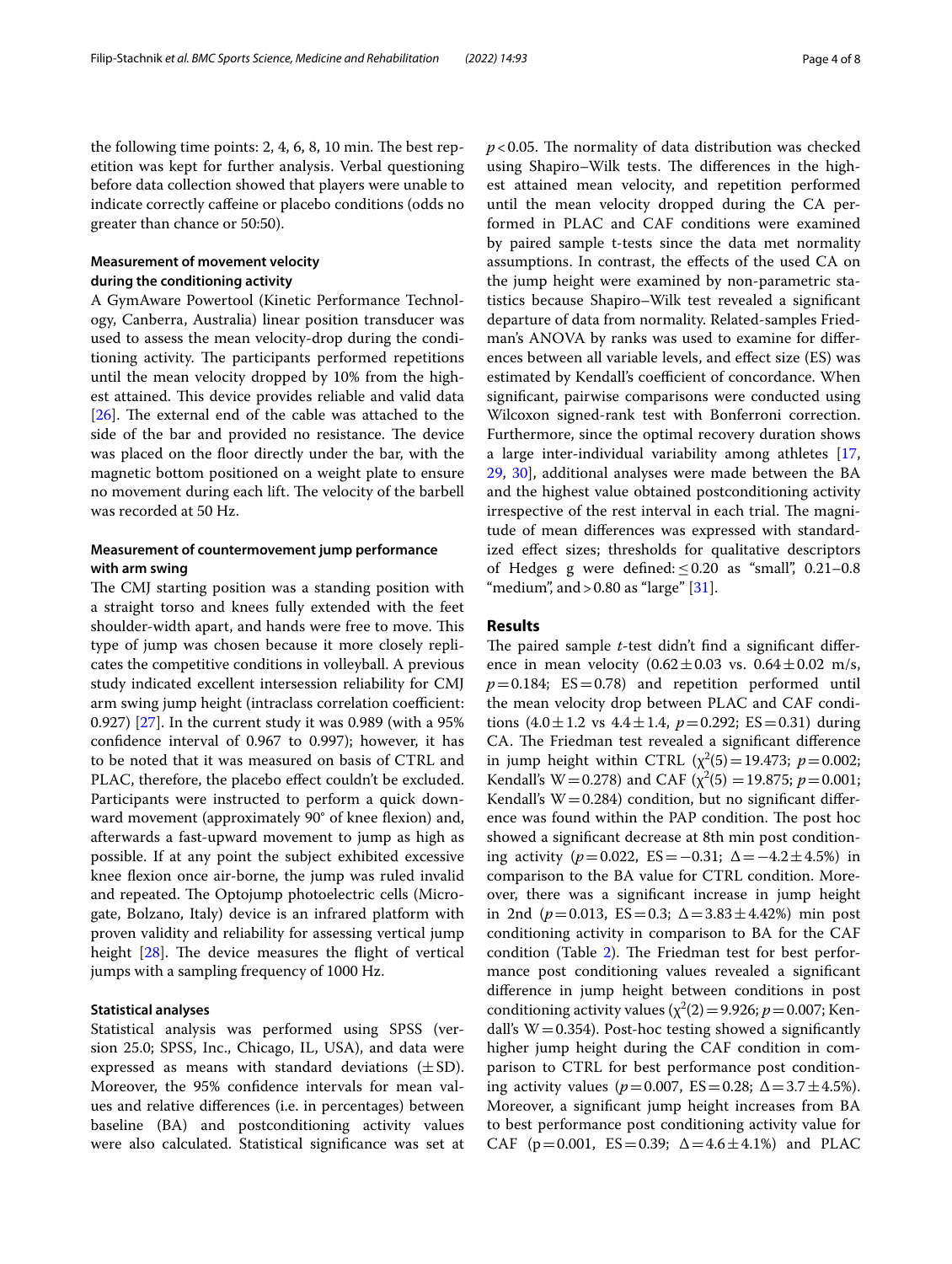|                  | BA                        | 2 min rest                | 4 min rest                | 6 min rest                | 8 min rest                | 10 min rest             | <b>BEST</b>               |  |
|------------------|---------------------------|---------------------------|---------------------------|---------------------------|---------------------------|-------------------------|---------------------------|--|
|                  | (95 CI)                   | (95 CI)                   | (95 CI)                   | (95 CI)                   | (95 CI)                   | (95 CI)                 | (95 CI)                   |  |
| Jump Height [cm] |                           |                           |                           |                           |                           |                         |                           |  |
| <b>CTRI</b>      | $38 + 43$                 | $37.8 + 5$                | $37.7 + 4.8$              | $37.1 + 4.8$              | $36.5 \pm 5.2$ (33.5 to   | $37.2 \pm 4.6$ (34.5 to | $38.3 + 4.7$              |  |
|                  | $(35.5 \text{ to } 40.5)$ | $(34.9 \text{ to } 40.7)$ | $(34.9 \text{ to } 40.5)$ | $(34.4 \text{ to } 39.9)$ | 39.5)                     | 39.9)                   | $(35.6 \text{ to } 41)$   |  |
|                  | PLAC $378 + 43$           | $38.6 + 5.3$              | $37.9 + 5.1$              | $38 + 5.5$                | $37.3 \pm 5.2$ (34.3 to   | $37.8 \pm 5.1$ (34.9 to | $39.4 + 5*$               |  |
|                  | $(35.2 \text{ to } 40.2)$ | $(35.6 \text{ to } 41.7)$ | $(34.9 \text{ to } 40.9)$ | $(34.8 \text{ to } 41.2)$ | 40.3)                     | 40.7                    | $(36.4 \text{ to } 42.3)$ |  |
| <b>CAF</b>       | $379 + 46$                | $39.4 \pm 5^*$            | $39.0 + 5.2$ #            | $38.7 + 5.2$              | $38 + 4.9$                | 38.1 $\pm$ 5.3 (35.0 to | $39.7 + 5.1$ *#           |  |
|                  | $(35.3 \text{ to } 40.6)$ | (36.5 to 42.3)            | $(36.0 \text{ to } 41.9)$ | $(35.7 \text{ to } 41.7)$ | $(35.2 \text{ to } 40.8)$ | 41.1)                   | $(36.8 \text{ to } 42.6)$ |  |

<span id="page-4-0"></span>**Table 2** Baseline and post conditioning activity countermovement jump performance

Results are mean  $\pm$  SD (95% confidence intervals)

*CAF* cafeine ingestion and application of conditioning activity; *PLAC* placebo ingestion and application of conditioning activity; *CTRL* control condition; *BEST* best performance post-conditioning activity irrespective of the rest interval

\*Signifcant diference in comparison to the baseline within condition *p*<0.05

# Signifcant diference in comparison to the corresponding time-point in CTRL *p*<0.05

( $p=0.001$ ,  $ES=0.3$ ;  $\Delta = 4.2 \pm 3.4$ %) condition, but no signifcant diference was found for the CTRL condition (Table [2\)](#page-4-0). Individual rest intervals where the best performance postconditioning occurred are presented in Fig. [2](#page-4-1).

## **Discussion**

This study determined the effects of acute caffeine ingestion and a back squat conditioning activity on subsequent CMJ performance in semi-professional female volleyball players. The main findings were:  $(1)$ the heavy-loaded conditioning activity with velocitycontrol led to a signifcant, acute improvement of the subsequent CMJ performance, no matter if the caffeine was ingested or not; (2) after cafeine intake, the CMJ height increased at  $2<sup>nd</sup>$  minute of recovery time, while in the PLAC condition the signifcant increase was observed only when the best potentiated time was analyzed, which meant a wide inter-individual variation in recovery time; (3) the CMJ height following the conditioning activity after cafeine ingestion in comparison to placebo was comparable  $({\sim}4.6\%$  vs.  ${\sim}4.2\%)$ , therefore no additional efect of cafeine was reported; (4) since there were no diferences in jump height at baseline between CAF and PLAC conditions, this suggests

<span id="page-4-1"></span>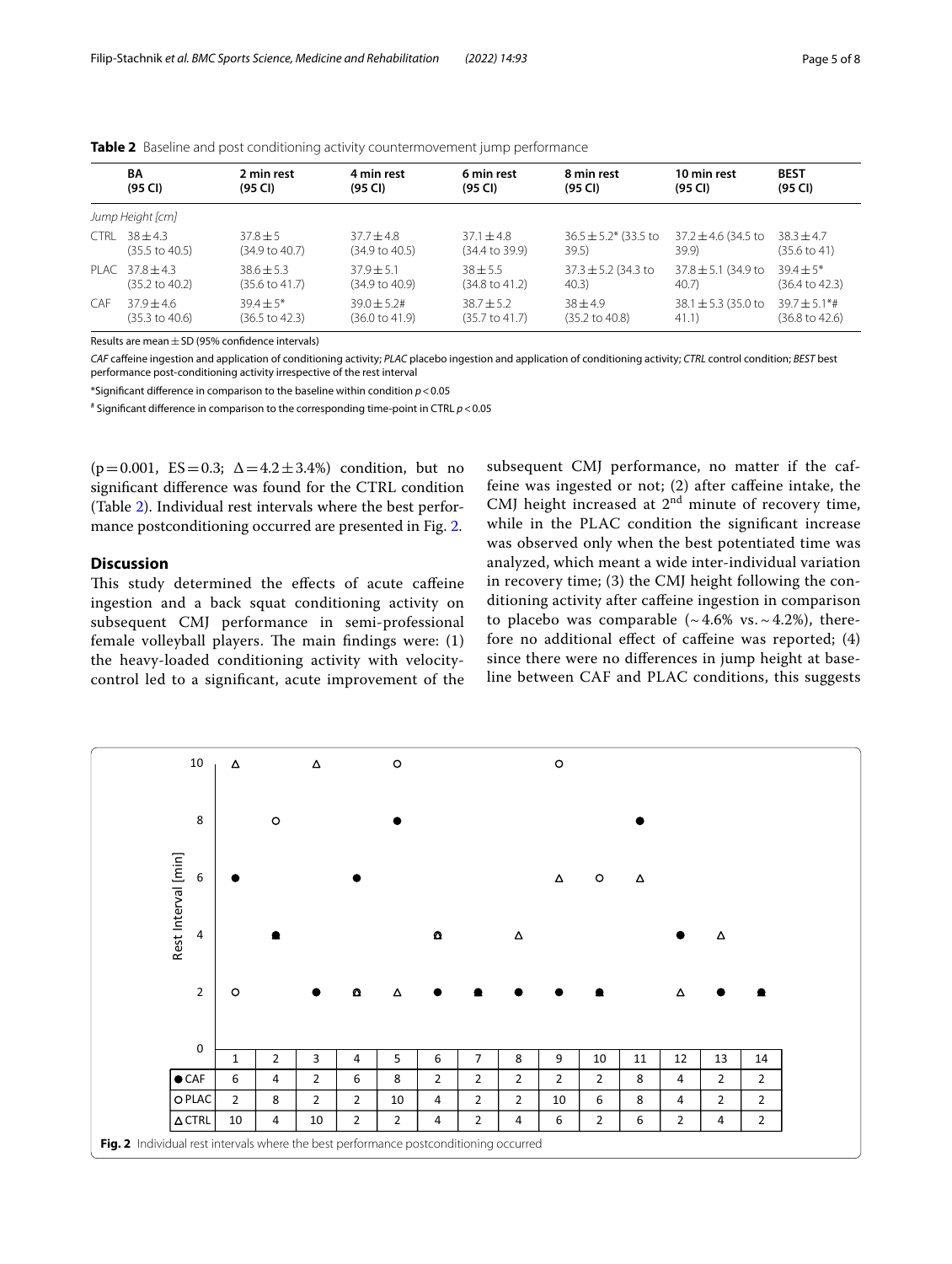that cafeine intake alone did not afect jump height. The novel finding of this study is that caffeine might modify the optimal recovery time of PAPE response. Thus, coaches and practitioners should consider when cafeine is administered before a conditioning activity.

Given that cafeine is a highly examined ergogenic aid, it's surprising that only one study so far has investigated its influence on the PAPE response  $[13]$  $[13]$  $[13]$ . The findings of this study are partially consistent with reports of Guerra et al.  $[13]$  $[13]$ . The authors also noted improvements in CMJ height after conditioning activity with  $(+5.75%)$ and without caffeine  $(+4.94%)$  ingestion. However, in contrast to the results obtained in this study, the magnitude of enhancement after conditioning activity combined with cafeine ingestion compared to placebo has reached the level of statistical signifcance. Interestingly, the individual optimal recovery time of PAPE responses was modifed in the cafeine condition. After cafeine ingestion, the PAPE responses occur in the 2nd minute. This finding was not observed in a PLAC condition, where PAPE responses occurred highly individually. It is possible that cafeine had directly impacted the muscle tissue and increased motor unit recruitment, which resulted in a more forceful and faster muscular contraction [[9](#page-6-6), [32\]](#page-7-21). However, further investigations are needed to explore whether cafeine intake might result in earlier PAPE responses. Moreover, the results of the present study are in line with previous fndings that it is essential to establish the individual response of each athlete, as the interpretation of the mean data is not always appropriate to determine the PAPE responses [[17](#page-7-6), [33–](#page-7-22)[35](#page-7-23)].

It is worth noticing that diferences in sex, training level, and habitual cafeine consumption between participants in this study and Guerra et al. [\[13](#page-7-2)] might explain the diferences between the results of the current investigation. The effects of caffeine intake on CMJ performance in trained populations were previously assessed mainly among males  $[13, 36-40]$  $[13, 36-40]$  $[13, 36-40]$  $[13, 36-40]$  or mixed sexes  $[41, 42]$  $[41, 42]$  $[41, 42]$  $[41, 42]$ , while only a few studies examined females [\[43](#page-7-28)[–45](#page-7-29)]. Specifcally, a systematic review [\[15\]](#page-7-4) has suggested that the efects of cafeine during resistance exercise may be reduced in females compared to males ingesting the exact cafeine dosage. Furthermore, there is a reason to believe that the magnitude of PAPE may be sex-dependent due to the differences in muscle fbers proportions and strength levels between females and males. There are suggestions in the literature that athletes with a higher percentage of type II muscle fbers can exhibit a greater PAPE response [\[46](#page-7-30)], typically observed in males compared with females [\[47](#page-7-31)]. Additionally, the study by Rixon et al. [\[48](#page-7-32)] confrmed that diferences in PAPE repones are sex and training experience-dependent. Therefore, further studies on the PAPE efect that directly compares females and males with caffeine ingestion are highly required.

Furthermore, CMJ height did not difer at baseline between CAF and PLAC conditions. This finding is contrary to the recent reports. A study by Norum et al. [[44\]](#page-7-33) indicated that caffeine's 4 mg/kg/b.m. significantly increased CMJ height (by  $7.6 \pm 4.0\%$ ) in resistancetrained females. In contrast, among professional female basketball players, Stojanovic et al. [[45\]](#page-7-29) found a small nonsignificant increase (by  $\sim$  3.8  $\pm$  7%) after 3 mg/kg/b.m. Several studies indicate that the ergogenic efect of caffeine may be greater in trained participants [\[8\]](#page-6-5); however, it seems that it wasn't the case here. Participants in the study by Norum et al. [[44\]](#page-7-33) showed only a slightly higher level of relative muscle strength in the squat (1.5 kg/b.m. vs. 1.48 kg/b.m.), while Stojanovic et al. [[45](#page-7-29)] did not provide the strength level of the participants. However, based on the CMJ height, their ftness level was lower than that of the participants in this study. Thus, this does not seem to explain the lack of efect of cafeine ingestion. Also, the impact of habitual cafeine consumption does not seem to explain the lack of improvement in performance between cafeine conditions and others. Participants in the Stojanovic et al. [[45\]](#page-7-29) and Norum et al. [[35](#page-7-23)] had higher habitual intake than the participants in our study (5.34 mg/kg/b.m. and 3.16 mg/kg/b.m. vs. 2.9 mg/ kg/b.m.). However, both studies reported improvement after using even a lower dose of cafeine (3 and 4 mg/ kg/b.m.). In contrast, participants in the study by Guerra et al. [[13\]](#page-7-2) had a lower habitual intake (1.39 mg/kg/b.m.). There were also no differences in the CMJ at baseline between caffeine and placebo. However, they noted a signifcantly greater PAPE efect in cafeine condition than in placebo, unlike in the current study. As a recent review suggested, it seems that the habitual cafeine intake did not mitigate its ergogenic impact [[49](#page-7-34)].

Another matter that could have had a signifcant impact on the lack of improvements in CMJ performance at baseline and between the PAPE efect magnitude after cafeine may be the time of the day when the measurements were carried out. There is evidence that the caffeine ergogenic effect is mediated by ingestion time  $[4, 4]$  $[4, 4]$ [50\]](#page-7-35). In this study, all measurements were taken in the afternoon at the usual training time. On the contrary, Guerra et al's.  $[13]$  $[13]$ , took all measurements in the morning. Stojanovic et al.  $[4]$  $[4]$  reported that caffeine ingested in the morning improved the vertical jump in basketball players, but not when participants took the same dose in the evening. This was also shown by Mora-Rodríguez et al. [\[50](#page-7-35)] by enhancement of propulsive velocity against diferent loads during bench press and squat exercises when cafeine was ingested in the morning. In contrast, the evening intake showed no improvements.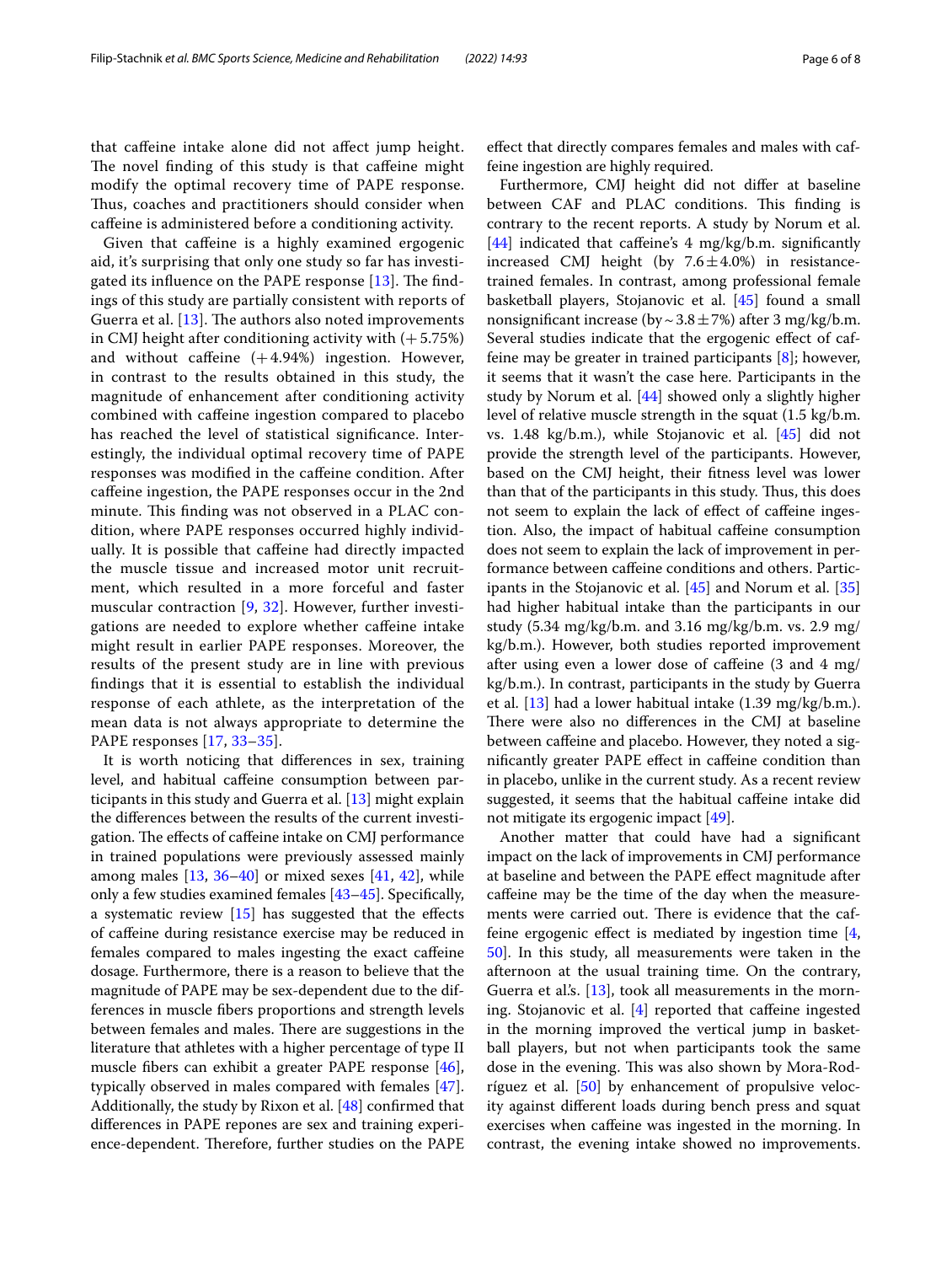Nevertheless, a fnding that could potentially be relevant for athletes is that both CAF and PLAC efectively counteract fatigue, which was revealed in the  $8<sup>th</sup>$  minute following the conditioning activity in the CTRL condition. These results may have substantial applicability to many sports in which the capacity to repeat explosive bouts is essential. However, it has to be highlighted that cafeine intake modifed the recovery time of PAPE response compared to the PLAC condition. It cannot be ruled out that this might be related to cafeine's small, albeit insignifcant, efect on performance during CA as an increase in barbell velocity and the number of repetitions performed during CAF compared to the PLAC condition. Therefore, strength and conditioning coaches should keep in mind that the cafeine ingestion might afect the PAPE response and require an additional testing session.

In conclusion, the heavy-loaded conditioning activity with controlled velocity led to a signifcant, acute improvement of the subsequent CMJ performance, no matter if the cafeine was ingested or not. Although the observed diferences between CAF and PLAC in combination with conditioning activity were not statistically significant, the caffeine intake modified the recovery time of PAPE response compared to PLAC. Moreover, there were no diferences in the jump height at baseline between CAF and PLAC conditions, suggesting that caffeine intake alone did not affect jump height. However, the measurements were performed in the evening, probably contributing to the lack of cafeine's ergogenic efects.

## **Conclusions**

This study indicates that a heavy-loaded back squat with controlled velocity can be helpful in the acute enhancement of CMJ performance. Moreover, evening cafeine ingestion does not afect CMJ performance and has no additional impact to augment the efect of PAPE on subsequent performance. However, the strength and conditioning coaches should keep in mind that the cafeine ingestion might modify individual recovery time of PAPE responses. Therefore, it needs separate testing.

#### **Abbreviations**

PAPE: Post-activation performance enhancement; CMJ: Countermovement jump; CAF: Caffeine; PLAC: Placebo; 1RM: One-repetition maximum; CTRL: Control; BA: Baseline.

#### **Acknowledgements**

Not applicable.

## **Author contributions**

Conceptualization, MK and AFS; methodology, MK and MS; formal analysis, MK, investigation, LS and AFS; data curation, LS; writing—original draft preparation, MK, AFS; writing—review and editing, MK, AFS; supervision, MS All authors have read and agreed to the published version of the manuscript.

### **Funding**

Publication fnanced by the Ministry of Science and Higher Education under the 2019–2022 Regional Initiative of Excellence program, project number: 022/RID/2018/19, grant amount: PLN 11,919,908.

#### **Availability of data and materials**

The datasets analysed during the current study are available at [https://doi.org/](https://doi.org/10.17632/swg8g8t6d3.1) [10.17632/swg8g8t6d3.1](https://doi.org/10.17632/swg8g8t6d3.1)

## **Declarations**

#### **Ethics approval and consent to participate**

The study was conducted according to the guidelines of the Declaration of Helsinki, and approved by Bioethics Committee for Scientifc Research, at the Academy of Physical Education in Katowice, Poland (3/2019). Informed consent was obtained from all subjects involved in the study.

#### **Consent for publication**

Not applicable.

#### **Competing interests**

The authors declare no confict of interest.

#### **Author details**

<sup>1</sup> Institute of Sport Sciences, The Jerzy Kukuczka Academy of Physical Education in Katowice, Mikołowska 72A str., 40-065 Katowice, Poland. <sup>2</sup>Institute of Sports Sciences, University of Physical Education in Krakow, Kraków, Poland. 3 <sup>3</sup> Faculty of Physical Education and Sports, University of Physical Education, Kraków, Poland.

Received: 3 March 2022 Accepted: 17 May 2022 Published online: 25 May 2022

#### **References**

- <span id="page-6-0"></span>1. Blazevich AJ, Babault N. Post-activation potentiation versus postactivation performance enhancement in humans: historical perspective, underlying mechanisms, and current issues. Front Physiol. 2019;1(10):1359.
- <span id="page-6-1"></span>2. Prieske O, Behrens M, Chaabene H, Granacher U, Maffiuletti NA. Time to differentiate postactivation "Potentiation" from "Performance Enhancement" in the strength and conditioning community. Sports Med. 2020;50(9):1559–65.
- <span id="page-6-2"></span>3. Cuenca-Fernández F, Smith IC, Jordan MJ, MacIntosh BR, López-Contreras G, Arellano R, et al. Nonlocalized postactivation performance enhancement (PAPE) efects in trained athletes: a pilot study. Appl Physiol Nutr Metab. 2017;42(10):1122–5.
- <span id="page-6-3"></span>4. Stojanović E, Scanlan AT, Milanović Z, Fox JL, Stanković R, Dalbo VJ. Acute caffeine supplementation improves jumping, sprinting, and change-ofdirection performance in basketball players when ingested in the morning but not evening. Eur J Sport Sci. 2021;2:1–11.
- 5. Krawczyk R, Krzysztofk M, Kostrzewa M, Komarek Z, Wilk M, Del Coso J, et al. Preliminary research towards acute effects of different doses of caffeine on strength-power performance in highly trained judo athletes. Int J Environ Res Public Health. 2022;19(5):2868.
- 6. Filip-Stachnik A, Krzysztofk M, Kaszuba M, Leznicka K, Kostrzewa M, Del Coso J, et al. Effects of acute caffeine intake on power output and movement velocity during a multiple-set bench press exercise among mild cafeine users. J Hum Kinet. 2021;78(1):219–28.
- <span id="page-6-4"></span>7. Filip-Stachnik A, Krzysztofk M, Del Coso J, Wilk M. Acute efects of high doses of caffeine on bar velocity during the bench press throw in athletes habituated to cafeine: a randomized, double-blind and crossover study. J Clin Med. 2021;10(19):4380.
- <span id="page-6-5"></span>8. Davis JK, Green JM. Caffeine and anaerobic performance: ergogenic value and mechanisms of action. Sports Med. 2009;39(10):813–32.
- <span id="page-6-6"></span>9. Tallis J, Duncan MJ, James RS. What can isolated skeletal muscle experiments tell us about the effects of caffeine on exercise performance?: Efects of cafeine on skeletal muscle contractility. Br J Pharmacol. 2015;172(15):3703–13.